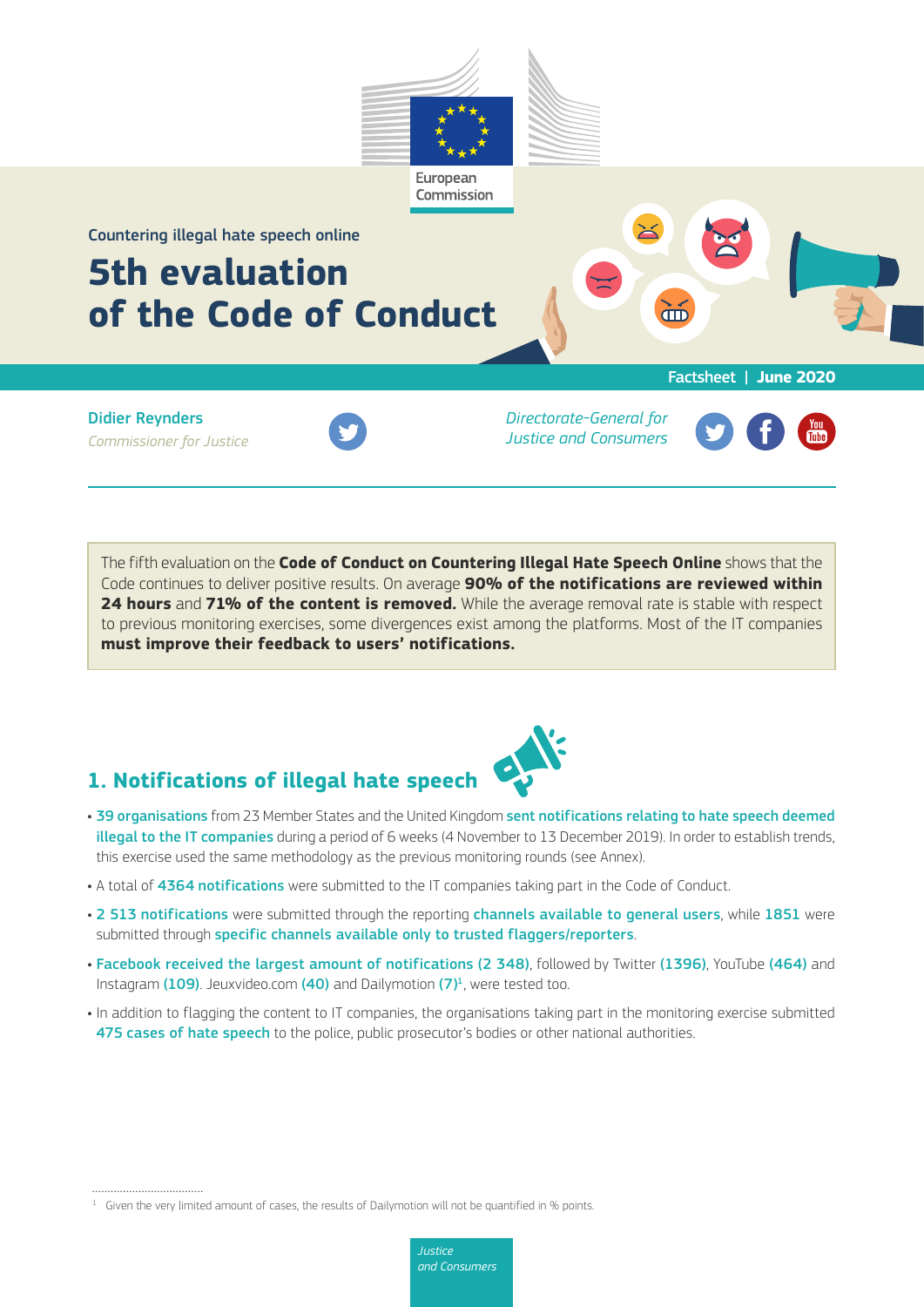### **2. Time of assessment of notifications**



- In 90.4% of the cases the IT companies assessed the notifications in less than 24 hours, an additional 4.9% in less than 48 hours, 4.3% in less than a week and in 0.4% of cases it took more than a week.
- The target of reviewing the notifications within one day is fully met by all the IT companies and the trend of progress compared to the previous monitoring exercise continues (it was 89% in 2019).

Facebook assessed notifications in less than 24 hours in 95.7% of the cases and 3.4% in less than 48 hours. The corresponding figures for YouTube are 81.5% and 8.7% and for Twitter 76.6% and 8.7%, respectively. Instagram's performance is very positive, with 91.8% of notifications assessed in less than 24 hours, and Jeuxvideo.com did so in all the cases.



### **Percentage of notifications assessed within 24 hours - Trend over time**



- Overall, IT companies removed 71% of the content notified to them, while 29% remained online. This is in line with the average of 71.7% recorded one year ago.
- Removal rates varied depending on the severity of hateful content. On average, 83.5% of content calling for murder or violence of specific groups was removed, while content using defamatory words or pictures to name certain groups was removed in 57.8% of the cases. This suggest that the reviewers assess the content **scrupulously** and with full regard to protected speech.
- The divergence in removal rates of content reported using trusted reported channels as compared to channels available to all users was 16.2 percentage points. This difference has increased more than three times in percentage points compared to 2018 (4.8%). This seems to suggest that notifications from general users are often treated differently than those sent through special channels for "trusted flaggers"
- IT companies were invited to make a self-assessment on the results of the exercise. They reported cases in which they disagreed with the notifying organisations, i.e. where in their assessment the content notified was not in violation of terms of services and/ or local laws.

Facebook removed 87.6% of the content, YouTube 79.7%, and Twitter 35.9%. Facebook made further progress on removals compared to last year. YouTube remains at high standards while Twitter is not in target and the removal rate is lower than in 2019. Jeuxvideo.com removed all flagged content and Instagram 42%.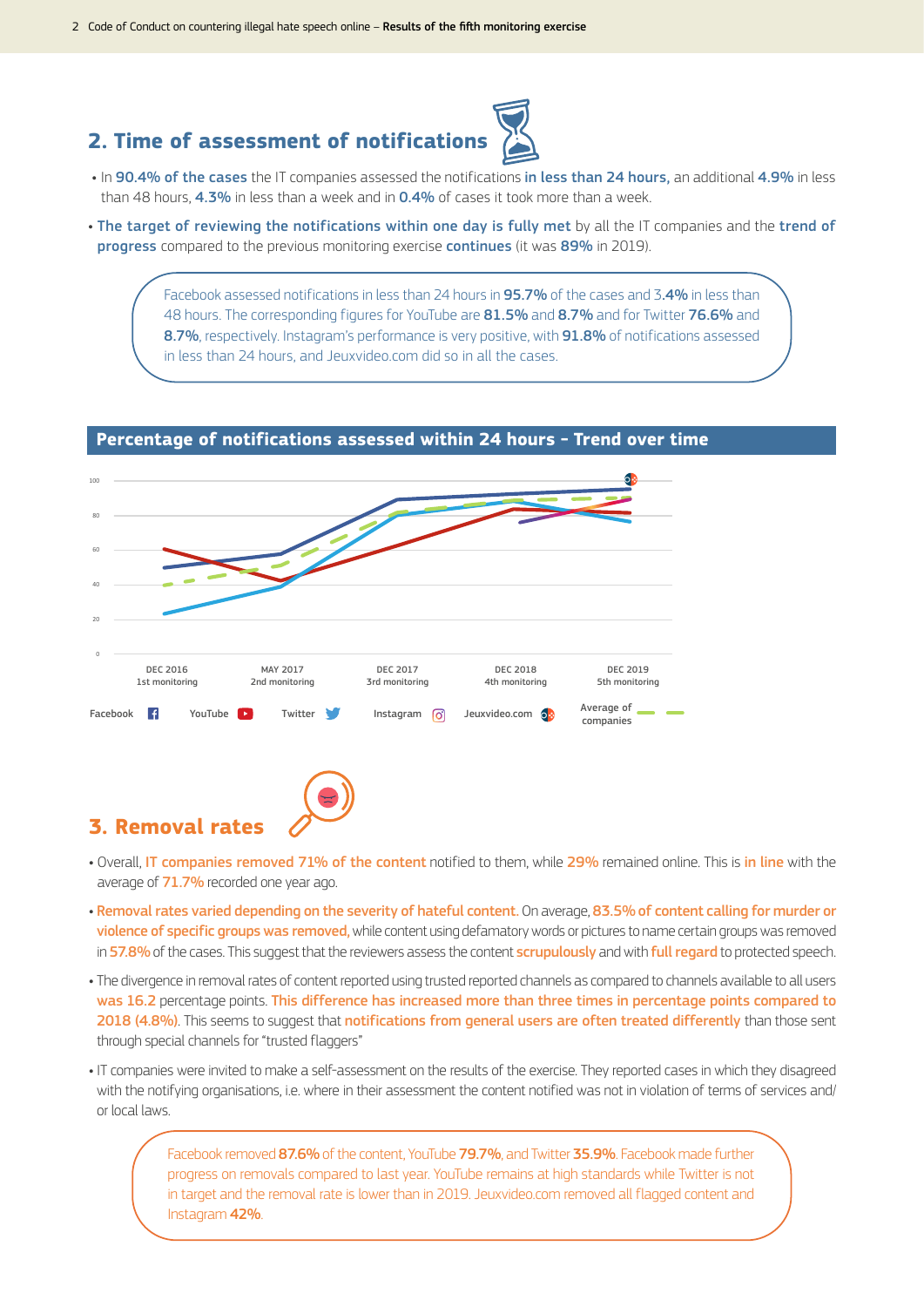

#### **Rate of removals per EU country (in %)2** 120.0% Rate of removals per EU country (in %) (1)



 $^2$  The table does not reflect the prevalence on illegal hate speech online in a specific country and it is based on the number of notifications sent by each individual organisation., Belgium, Greece and Ireland are not included given the too low number of notifications made to companies (<20). For Malta, Luxembourg, the Netherlands and Denmark the organisations did not submit cases for this exercise.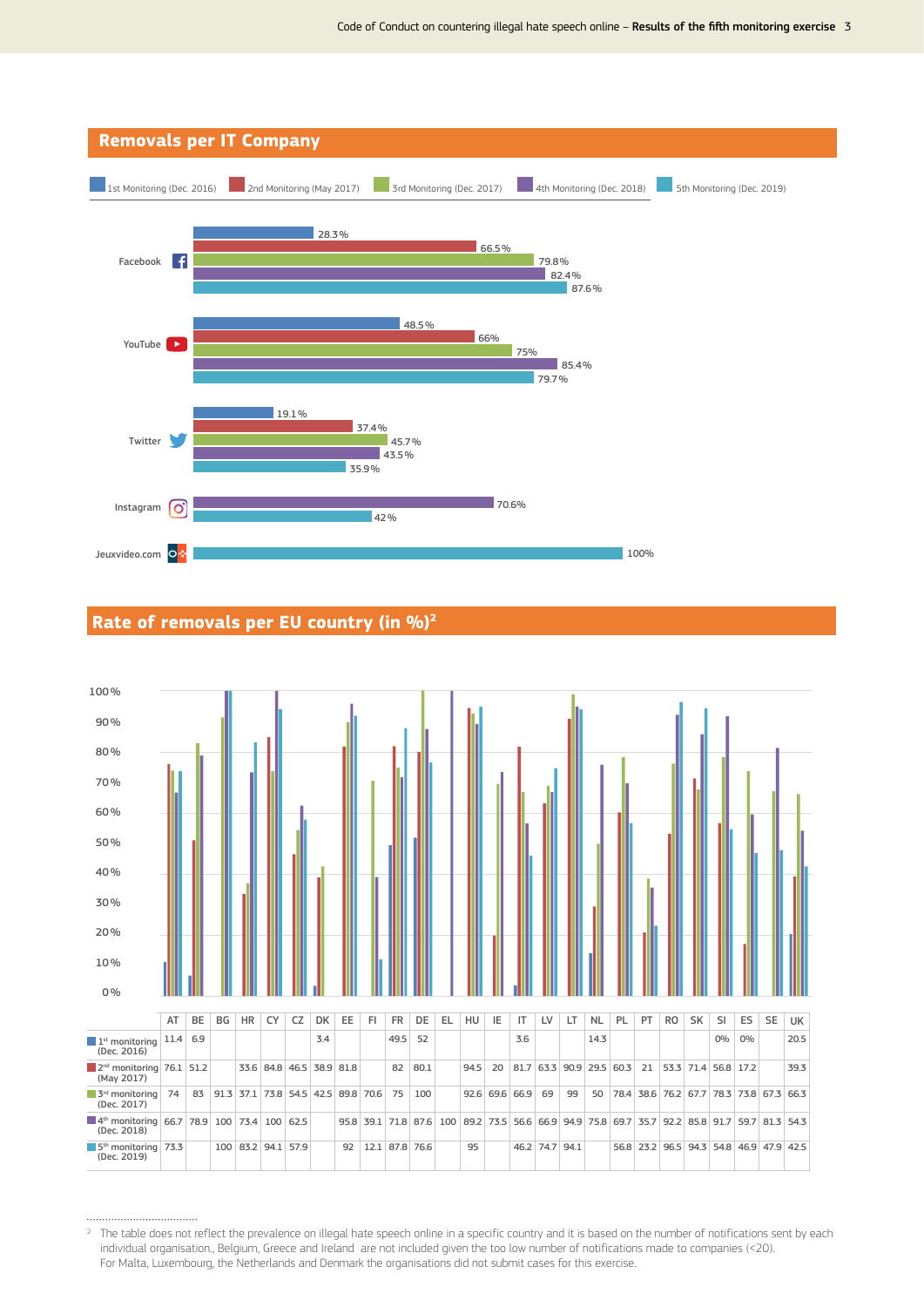### **4. Feedback to users and transparency**

- On average, the IT companies responded with a feedback to 67.1% of the notifications received. This is slightly higher than in the previous monitoring exercise (65.4%).
- A correlation can be observed between systematic feedback to users, the swift review of notifications and the effective removal when needed. The 2018 European Commission Recommendation on measures to effectively tackle illegal content online highlights the importance of clearer 'notice-and-action' procedures including transparency and feedback to users' notifications.

Only Facebook is informing users systematically (93.7% of notifications received feedback). Instagram gave feedback to 62.4% of the notifications, Twitter to 43.8% and YouTube only to 8.8%. Jeuxvideo.com sent feedback to 22.5% of the notifications.

While Facebook is the only company informing consistently both trusted flaggers and general users, Twitter, YouTube and Instagram provide feedback more frequently when notifications come from trusted flaggers.

### **Feedback provided to different types of user**



### **5. Grounds for reporting hatred**

- · In this monitoring exercise, sexual orientation is the most commonly reported ground of hate speech (33.1%) followed by xenophobia (including anti-migrant hatred) (15%) and anti-gypsyism (9.9%),
- The data on grounds of hatred are only an indication and are influenced by the number of notifications sent by each organisation as well as their field of work $3$ .



#### **Grounds of hatred 2019**

<sup>&</sup>lt;sup>3</sup> In this monitoring round, organisations working on LGBTI rights have been more active in flagging content, in relative terms.